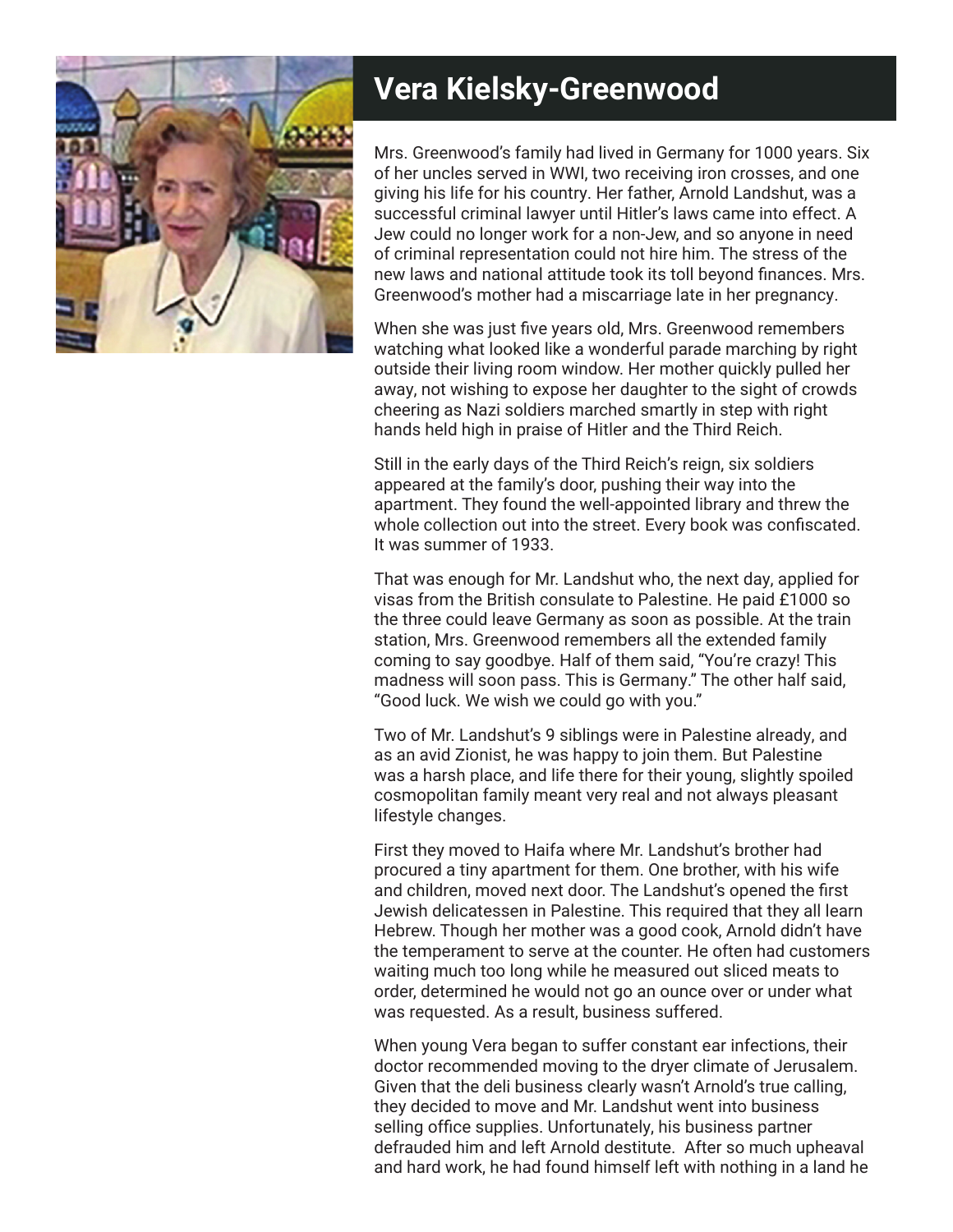still was not familiar with and no way to support his family. In this exhausted and depressed state, Mr. Landshut actually brought poison home for the three of them to take. Vera's mother convinced Arnold that things were not at all that desperate, and the next day she secured a job as a cook in a restaurant. Her salary was extremely modest, but included one hot meal a day for the three of them, so at least Mrs. Landshut had been able to save her family from starvation.

In an astonishing turn around, Arnold not only pulled himself out of his depression but studied English (on top of having learned Hebrew) as well as the British laws so that he could pass the British law exams. After six years of working during the day selling cheese wholesale and studying at night, Mr. Landshut earned his Juris Doctorate degree. Soon after, he was hired by the British government as legal advisor to the head of price control and food rationing for Palestine.

Mrs. Landshut found a job as a secretary. However, her boss was a German businessman who eventually was imprisoned for simply being German in a state controlled by the British during a time of war. Mrs. Landshut was then hired to continue her work in Tel Aviv, and because the family relied on her income as well as her husband's, she had no choice but to move away from her family. She would visit them on weekends for two years, until 1942.

During her time in Tel Aviv, the Germans bombed the city. Mrs. Greenwood remembers praying to G-d for her mother's safety, promising not to go to the movies for a year if her survived. Her mother lived, and Mrs. Greenwood kept her promise.

One day, Mrs. Greenwood looked through her father's belongings which she was not supposed to do and found some photographs under an assortment of paperwork on his desk. The photographs were of her father in a military uniform, training as a Haganah soldier. "Well," she thought, "if he can keep secrets, so can I." At the age of 16, Mrs. Greenwood managed to work her way into the underground forces, herself, to join the fight against the British. One of her main jobs was to keep watch on a British military camp that happened to be within perfect view from a window of an Orthodox family who cooperated with the underground. She had to record every movement, even when the soldiers went to the bathroom or to take a smoking break.

After the war, but before Israel came into being, started the Hebrew University. The Arabs were now hostile in response to the Zionists who wanted to form the State of Israel. The Arab siege of Jerusalem closed all roads leading out of the city, including the one to the university. It was dangerous to attempt any travel, and Mrs. Greenwood recalls the tragedy of a busload of 72 doctors and nurses who were murdered by the Arabs as they tried to get to Hadassah Hospital.

In 1948 Vera was 19 years old, and she became a full-time soldier. She served the Israeli army almost two years. It was a rough life being on the front lines, having no way to warm food and being given ½ gallon of water every other day for all purposes drinking, washing, laundry and toilet.

After her service, Mrs. Greenwood finally attended university, earning a Master's degree in sociology, economics, and statistics. She went to work as a statistician for the newly formed government's Bureau of Statistics.

Mrs. Greenwood had met her husband, Joseph Kielsky, in Israel where he was principal of a boarding school near Be'er Sheva. The couple had two sons and a daughter. Having a master's degree, she wanted to pursue her studies for a PhD and was offered help by the German government to move to Germany and study at Frankfurt University. However, after beginning her studies, she decided that she didn't want to spend so much time away from her children which her studies would require. So, the family remained in Germany, but Vera became a teacher in English, math, and social science in a kind of high school/ trade school.

After 14 years in Germany, with hard work and no social life because the people were too aloof and cold, an opportunity arose for a change. Vera was selected as an exchange teacher to the U.K. She took her children with her, but not her husband. He was forced to commute in order to see his family. The family spent a year in the U.K., and the children adapted well. Still, her eldest son, Amnon, preferred Israel and returned to his native country after 3 years in Germany. Eventually Amnon would join the Israeli navy as a seal, and many years later his own son would also become an Israeli navy seal.

In 1978, Mrs. Greenwood applied and was selected to go to Phoenix on a Fulbright International Teacher's Exchange. She then attended ASU for a Ph.D. in English Language and Literature.